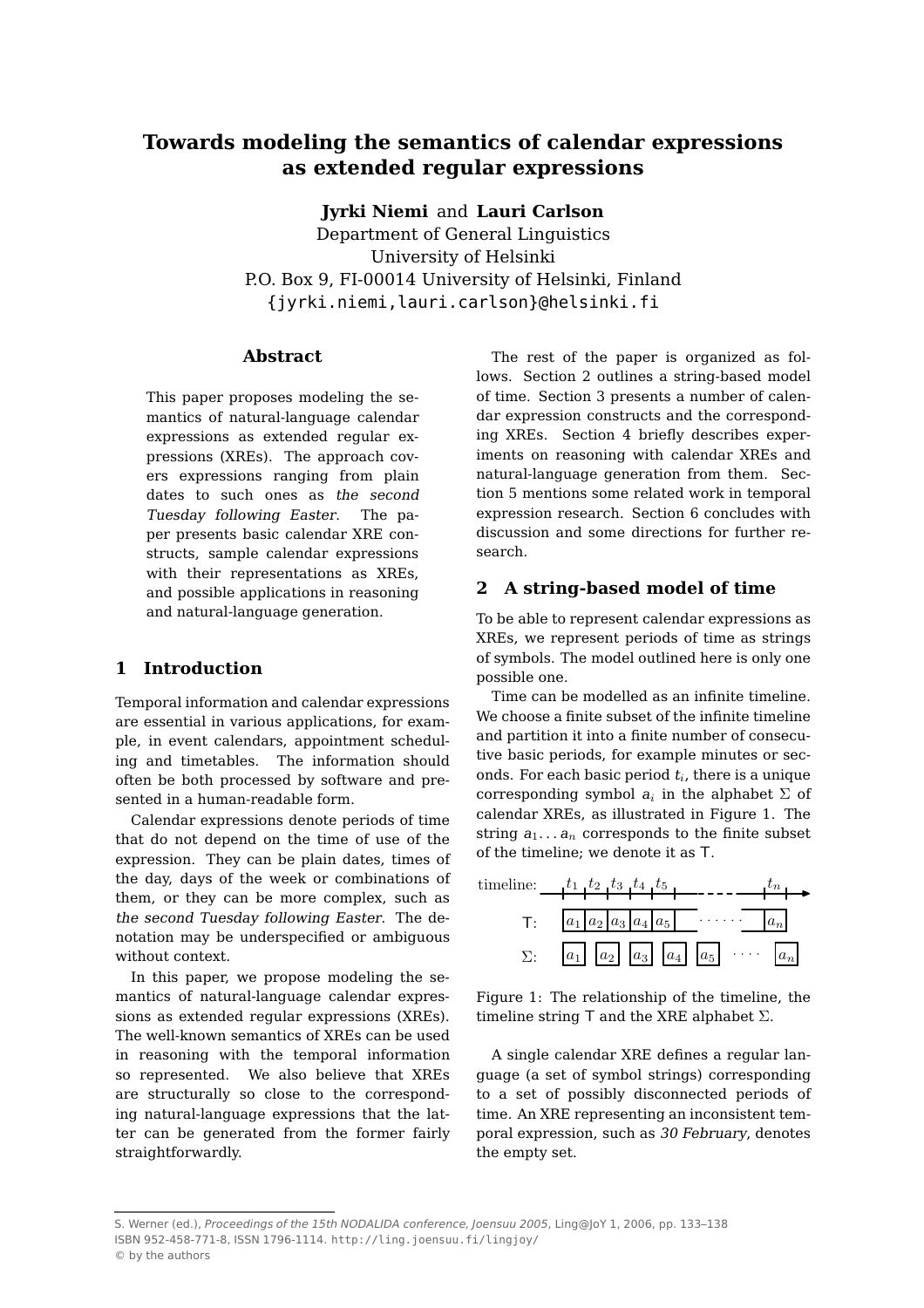The language of an XRE may contain strings that are not substrings of the timeline string T. They typically result from a concatenation or a complement operation. Such a string contains a symbol  $a_i$  followed by  $a_j$ , where  $i \geq j$ . It is not meaningful as a representation of time, as a period of time may not be followed by the same or a preceding period. We can limit the languages of XREs to meaningful periods by intersecting them with the set of (possibly disconnected) substrings of T. However, we leave the intersection implicit in the examples in this paper.

# **3 Calendar expressions and their XREs**

## **3.1 General features**

The calendar expression constructs presented in this section demonstrate key features of calendar XREs. The constructs were found in a corpus of Web pages. Table 1 lists examples of the calendar expression constructs that we have treated. A description of the constructs omitted from this paper and more details of the described ones can be found in Niemi (2004).

12.00; September; year; Easter 4 to 10 hours; 3 weeks short of 2 years Mondays and Wednesdays Mon and Wed or Tue and Thu on Friday; in September Christmas Eve falling on <sup>a</sup> Friday 22 May; in 2005 by April <sup>a</sup> weekend containing Christmas Day Monday to Friday; before 15 May from 10 am on Sunday to 6 pm on Friday 8 am, except Mondays 9 am every day except Monday the second Tuesday following Easter four weeks before Christmas the weekend preceding <sup>a</sup> mid-week Christmas on three consecutive Sundays six consecutive months from May 2002 the third and fourth Wednesday of the month every second Wednesday of the year even Tuesdays of the month four weeks <sup>a</sup> year two Saturdays <sup>a</sup> month during the school year

Table 1: Examples of calendar expressions.

We are mainly interested in the semantics of calendar expressions, abstracted from different

syntactic variants. We assume the semantics to be mostly language-independent.

We generally present the expressions in a simple form, without considering special cases that might complicate the required XRE.

We have tried to make the calendar XRE constructs compositional, so that they would combine with each other analogously to the corresponding natural language calendar expressions. However, a number of constructs are compositional only to a limited extent or not at all.

### **3.2 Regular expression operations**

To construct more complex calendar XREs from basic ones, we use a number of regular expression operations. They include concatenation (.), union (∪) and Kleene star (<sup>∗</sup> ); intersection (∩), complement  $(\neg)$  and difference  $(-)$ ; and substring, quotient and affix operations. (Notations are explained where they are used.) The last three types of operations extract parts of their operand strings, so they are defined by means of regular relations (finite transducers).

Exponentiation is a notational shorthand denoting generalized concatenation power:  $A^N$ denotes the expression A concatenated N times, where  $N$  may be either a single natural number or a set of natural numbers.

We also use simple parametrized macros to simplify XREs containing repeating subexpressions and to make temporal XREs structurally closer to the corresponding natural-language expressions. The macros have no recursion or other means of control.

### **3.3 Basic calendar expressions**

The basic expressions of calendar XREs denote sets of calendar periods, such as a day, month or year. An unqualified natural-language calendar expression, such as Monday or January, typically refers to the nearest past or future period relevant in the context. In this work, however, we interpret such expressions as underspecified, for example, referring to any Monday. The calendar XRE corresponding to Monday is Mon, which denotes the set of all Mondays.

The basic expressions correspond to the basic periods of the Gregorian calendar. They are represented as predefined constant sets of substrings of the timeline string. These include both generic periods, such as day, month and year (min to year), and specific ones, such as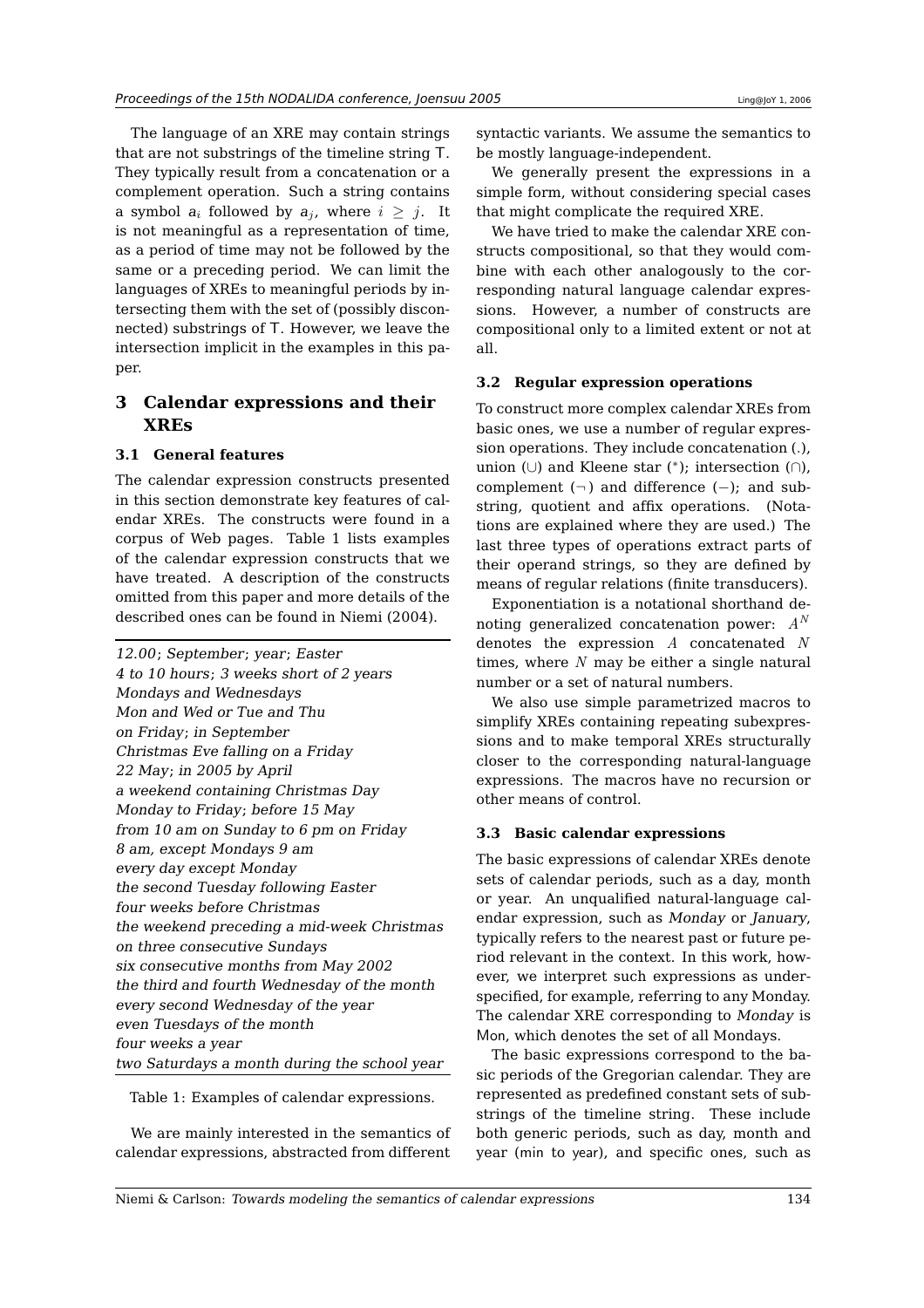each hour (h00 to h23), day of week (Mon to Sun), day of month (1st to 31st), month (Jan to Dec) and year ( $\gamma$ *nnnn*). Hours and shorter units of time are also treated as periods; for example, hour 10 is the hour beginning at 10 am. We also assume appropriately predefined sets for seasons and holidays, such as Easter and Christmas\_Day.

The generic calendar periods are unions of the corresponding specific calendar periods; for example, a week is any connected sevenday period from a Monday to the following Sunday. However, a week may also be a duration or a measurement unit of any seven days or 168 hours, possibly disconnected. A variable-length duration, such as a month, is represented as the union of the possible lengths.

Figure 2 illustrates the relationship of basic calendar periods to the timeline string T.

```
T: . . .
Februarys: . . .
Wednesdays: 888888888 ...
```
Calendar weeks: . . .

Figure 2: Basic calendar periods related to a timeline string T, assuming a year that begins with a Monday.

#### **3.4 Basic combining constructs**

Four basic constructs combining basic calendar expressions are lists, concatenation, refinement and intervals.

Lists of calendar expressions are in general represented using union. For example, Mondays and Wednesdays is represented as the XRE Mon ∪ Wed, meaning "any single Monday or Wednesday".

Concatenation juxtaposes periods of time. Concatenating non-adjacent periods results in a disconnected period; for example, two Sundays is represented as Sun . Sun.

If a calendar expression contains both ands and ors, we use concatenation for and and union for or: for example, Mon and Wed or Tue and Thu is represented as  $(Mon. Wed) \cup (True.$ Thu).

Refinement combines periods of different lengths to more specified expressions using intersection and the substring operation  $in_{+}$ . Figure 3 illustrates refinement with an XRE representing the expression 20 May. First, any periods of time of any May are represented using

the substring operation:  $\text{in}_{+}$  May. The resulting set is then intersected with the set 20th representing any 20th days of a month, yielding exactly those periods of any May that correspond to a 20th day of the month: 20th ∩ in+ May.



Figure 3: Constructing the XRE for the calendar expression 20 May.

An interval Monday to Friday begins from a Monday and almost always ends to the closest following Friday. This interval can be expressed as the calendar XRE Mon.  $\neg (\Sigma^*.\textsf{Mon}.\Sigma^*)$ . Fri, or, using the right closure shorthand operation  $\triangleright$ , as Mon⊲ . Fri. Both XREs read as "a Monday followed by anything not containing a Monday, followed by a Friday".

#### **3.5 More complex calendar expressions**

In this subsection, we present exception expressions, anchored expressions and ordinal expressions as examples of more complex types of calendar expressions.

The expression 8 am, except Mondays 9 am is an exception expression, where  $8 \text{ am}$  is a default time, Mondays an exception scope and 9 am an exception time (cf. Carlson (2003)). This can be expressed in XREs using union, difference and intersection:  $(h08 - in_+$  Mon) ∪ (h09 ∩  $in_{+}$  Mon). If the exception time is omitted, the difference alone suffices.

An anchored expression, such as the second Tuesday following Easter, denotes a time relative to an anchor time. The expression denotes the last day in a string of days beginning from Easter, containing exactly two Tuesdays and ending in a Tuesday. Using the closure operation, it can be expressed as the XRE  $(\mathsf{Easter}.(\mathsf{True})^2) \setminus \mathsf{True}$ . The suffix operation  $A \setminus B$ denotes the  $B$  at the end of  $A$ . We have defined for this construct a macro, with which the XRE would be nth following $(2,True, Easter)$ . Similar preceding-expressions can be represented by changing the order of the elements and the direction of the closure and affix operations.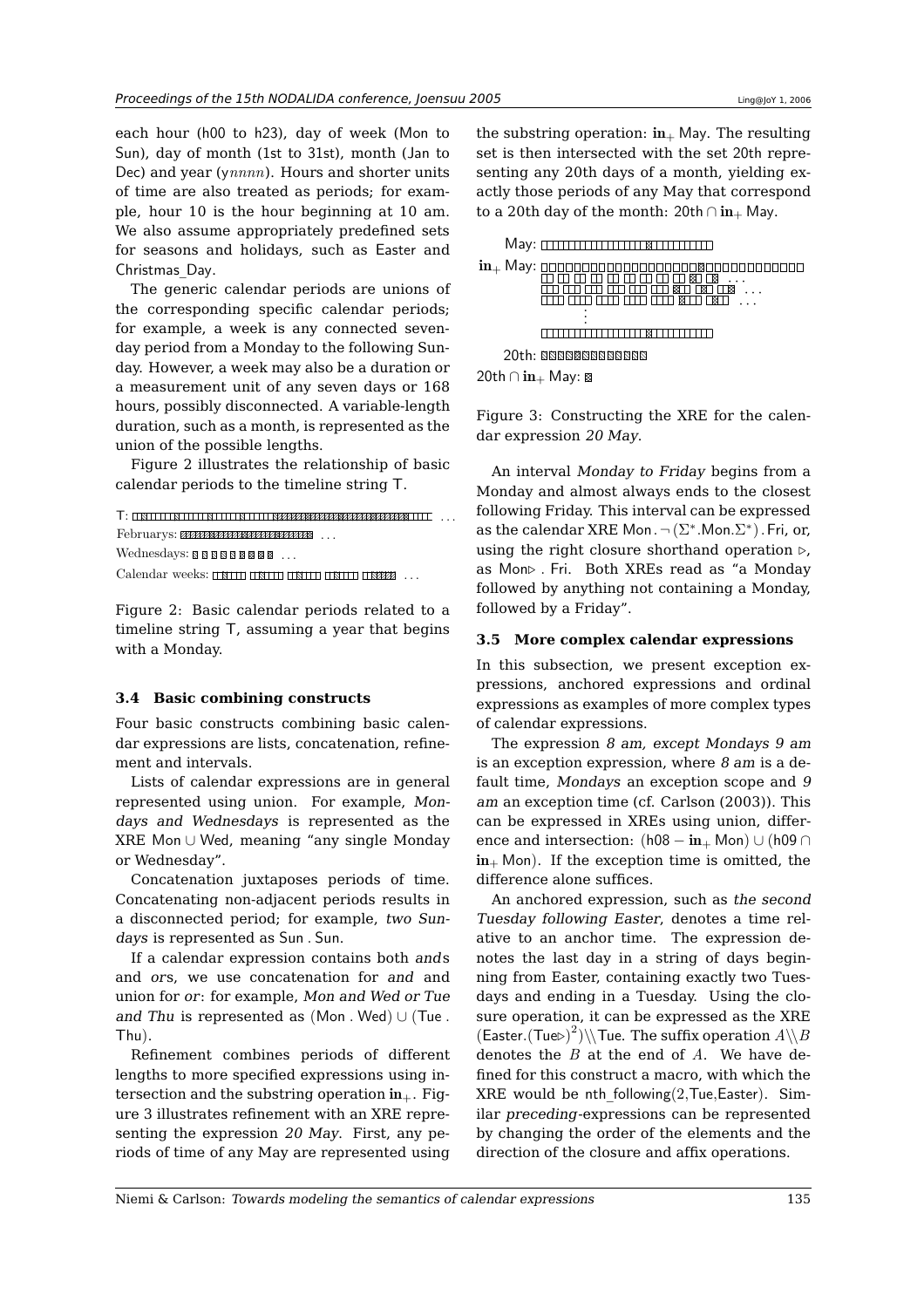The expression every second Wednesday of the year is an ordinal expression. We interpret it as denoting the first, third, fifth and so on, Wednesday of the year. We represent it as the  $\frac{1}{2}$   $*$  $\mathrm{XRE}\left(\left(\left(\triangleleft \mathrm{Wed}\right)^2\right)^*.\triangleleft \mathrm{Wed}\right)\cap \mathrm{pref}_+$  year) $\setminus\setminus\mathrm{Wed}.$  The left closure  $\triangleleft A$  is a shorthand for  $\neg(\Sigma^* . A . \Sigma^*) . A$ , and the untyped prefix operation  $\text{pref}_+ A$  denotes all non-empty prefixes of A. Since this XRE construct contains a concatenation power inside a Kleene star, it counts multiples of a natural number larger than one, and thus it is not star-free (McNaughton and Papert, 1971). The only other non-star-free type of calendar expressions that we have encountered are parity expressions, such as even Tuesdays of the month. They can be represented similarly.

## **4 Application experiments**

We have briefly experimented on temporal reasoning with calendar XREs, and on generating corresponding natural-language expressions from them.

### **4.1 Temporal reasoning with calendar XREs**

We have mainly considered a form of temporal reasoning that finds common periods of time denoted by two calendar XREs, which can be used in querying temporal data. For example, a query to an event database could be used to find out which museums are open on Mondays in December, or at what time a certain museum is open on Mondays in December. For the former query, we should find the set of periods of time common to the query XRE and each target XRE, and for the latter, whether they have common periods or not. Both require basically computing the intersection of the query and target XREs.

In principle, such reasoning could be implemented straightforwardly as model checking, by constructing finite-state automata from the XREs and intersecting them, and by either enumerating their languages or checking if the intersection is empty. In practice, however, constructing the automata would often require too much space or time or both to be tractable. Moreover, the resulting language as such is usually not desirable as the result, as it may be very large and incomprehensible to a human.

We have used the Xerox Finite-State Tool (XFST) (Karttunen et al., 1997) to experiment

with XREs and with reasoning based on modelchecking.

### **4.2 Natural-language generation from calendar XREs**

Calendar XREs could be used as a languageindependent input formalism for calendar expressions in a possibly multilingual naturallanguage generation system. Our hypothesis was that calendar XREs should be structurally close enough to the corresponding naturallanguage expressions to make simple generation feasible. We thus experimented with a simple XSLT-based natural-language generation component for calendar XREs.

We encountered more complexities in our experiments than we had expected, but they were at the surface-syntactic and morphological level, not in higher-level structures. The use of XRE macros was essential; without them, the natural-language expressions generated from complex XREs would have been cumbersome and their intended meaning probably impossible to understand.

We simplified the generation component proper by assuming it to be preceded by a separate transformation phase. This phase could, for example, reorder or regroup the subexpressions of an XRE while preserving the meaning of the whole. For instance, it could transform on Mondays in December to in December on Mondays, or 1 May to 25 May to 1–25 May.

# **5 Related work**

Temporal expressions in general have been much studied, including modeling and reasoning with the semantics of calendar expressions. Our main inspiration has been Carlson's (2003) event calculus, a part of which is modeling calendar expressions as XREs.

The Verbmobil project (Wahlster, 2000) had a formalism of its own to represent and reason with temporal expressions occurring in appointment negotiation dialogues (Endriss, 1998). Its coverage of natural-language calendar expressions was similar to that of calendar XREs, but it did not cover disconnected periods of time.

The calendar logic of Ohlbach and Gabbay (1998) can represent calendar expressions of various kinds. However, calendar logic expressions are not structurally as close to naturallanguage expressions as calendar XREs.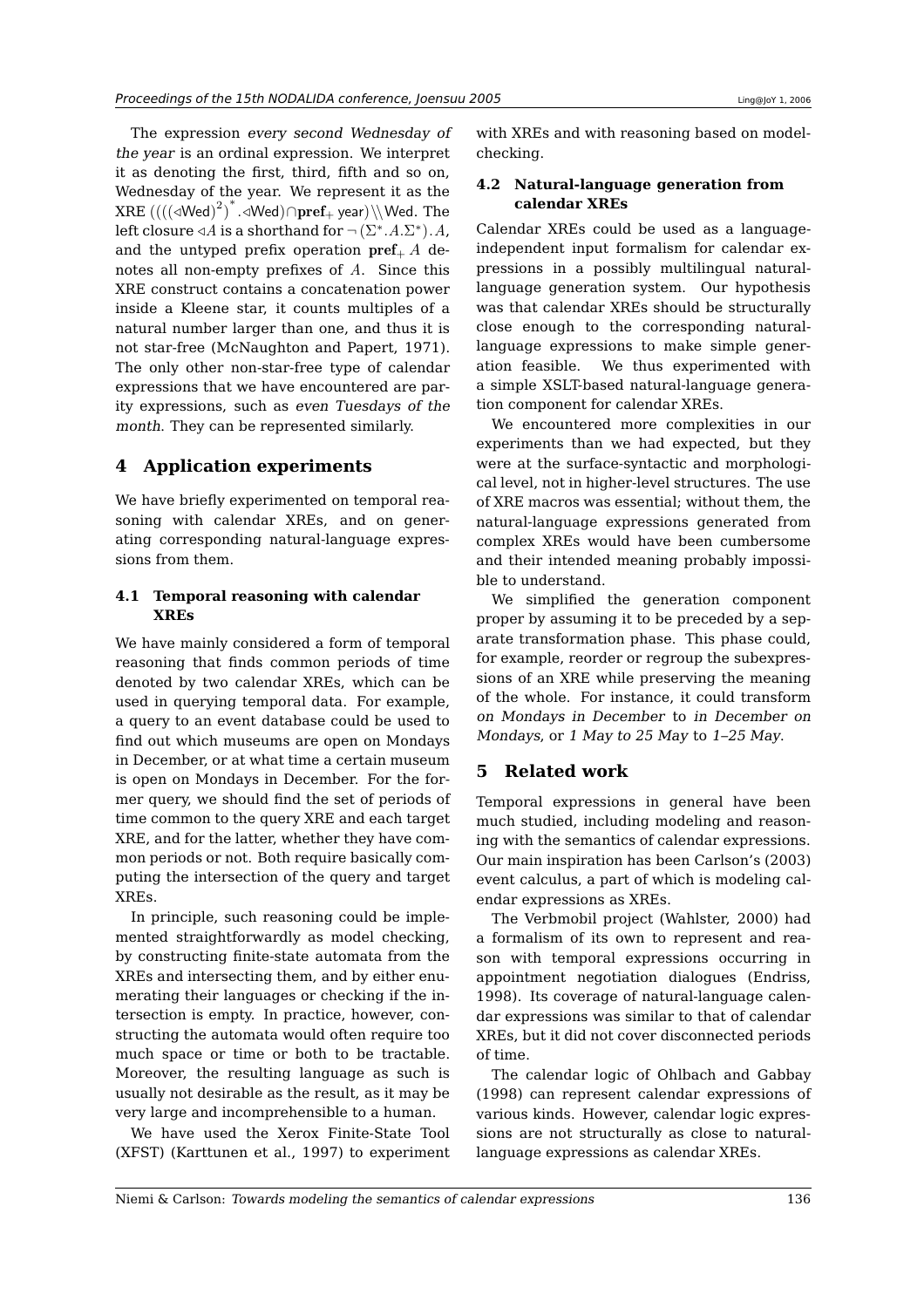Han and Lavie (2004) use their own formalism in conjunction with reasoning using temporal constraint propagation. They explicitly cover more types of expressions than we do, including underspecified and quantified expressions, such as every week in May.

Regular expressions are used in conjunction with temporal expressions by Karttunen et al. (1996) who express the syntax of dates as regular expressions to check their validity. They limit themselves to rather simple dates, however.

Fernando (2002; 2004) uses regular expressions to represent events with optional temporal information. Focusing on events, his examples feature only simple temporal expressions, such as (for) an hour.

# **6 Discussion and further work**

In our view, extended regular expressions would in general seem to be fairly well suited to modeling the semantics of calendar expressions. Calendar XREs are structurally relatively close to natural-language calendar expressions, and the semantics of regular expressions is well known. The former property can be of use in natural-language generation, the latter in reasoning. The approach can also be extended to cover a number of deictic and anaphoric temporal expressions.

We have applied XREs only to calendar expressions of the Gregorian calendar system, but we expect the representation to work with any calendar system based on similar principles of hierarchical periods, provided that appropriate basic calendar expressions have been defined.

Our main future research goal is to find a tractable and practical reasoning method, possibly processing XREs syntactically using term rewriting. A major drawback of term rewriting is that each different XRE operation should be separately taken into account in the rewriting rules. We could also try combining several different approaches, using each one where it is best.

While calendar XREs cover a large number of different types of calendar expressions, they cannot naturally represent certain kinds of expressions: fuzzy or inexact calendar expressions, such as about 8 <sup>o</sup>'clock; internally anaphoric expressions, such as 9.00 to 17.00, an hour later in winter; or fractional expres-

sions, such as the second quarter of the year. Extending the formalism to cover these expression types would be another major goal. The representation of fuzzy temporal expressions has been researched by for example Ohlbach (2004).

There are also a number of limitations in the compositionality of the calendar XRE constructs, and the XREs required for some types of calendar expressions are rather complex. In particular, an expression allowing disconnected periods of time can be significantly more complex than a similar one only working with connected periods. We would also like to try to treat these issues.

Lastly, we also intend to explore options to combine calendar XREs with event information, or at least to consider calendar expressions in their context. Such an approach might in some cases help resolve the meaning of a single fuzzy or underspecified calendar expression.

# **References**

- Lauri Carlson. 2003. Tense, mood, aspect, diathesis: Their logic and typology. Unpublished manuscript, February.
- Ulrich Endriss. 1998. Semantik zeitlicher Ausdrücke in Terminvereinbarungsdialogen. Verbmobil Report 227, Technische Universität Berlin, Fachbereich Informatik, Berlin, August.
- Tim Fernando. 2002. A finite-state approach to event semantics. In Proceedings of the 9th International Symposium on Temporal Representation and Reasoning (TIME-02), Manchester, pages 124–131. IEEE Computer Society Press, July.
- Tim Fernando. 2004. A finite-state approach to events in natural language semantics. Journal of Logic and Computation, 14(1):79–92.
- Benjamin Han and Alon Lavie. 2004. A framework for resolution of time in natural language. ACM Transactions on Asian Language Information Processing (TALIP), 3(1):11–32, March.
- L[auri] Karttunen, J[ean]-P[ierre] Chanod, G[regory] Grefenstette, and A[nne] Schiller. 1996. Regular expressions for language engineering. Natural Language Engineering, 2(4):305–328, December.